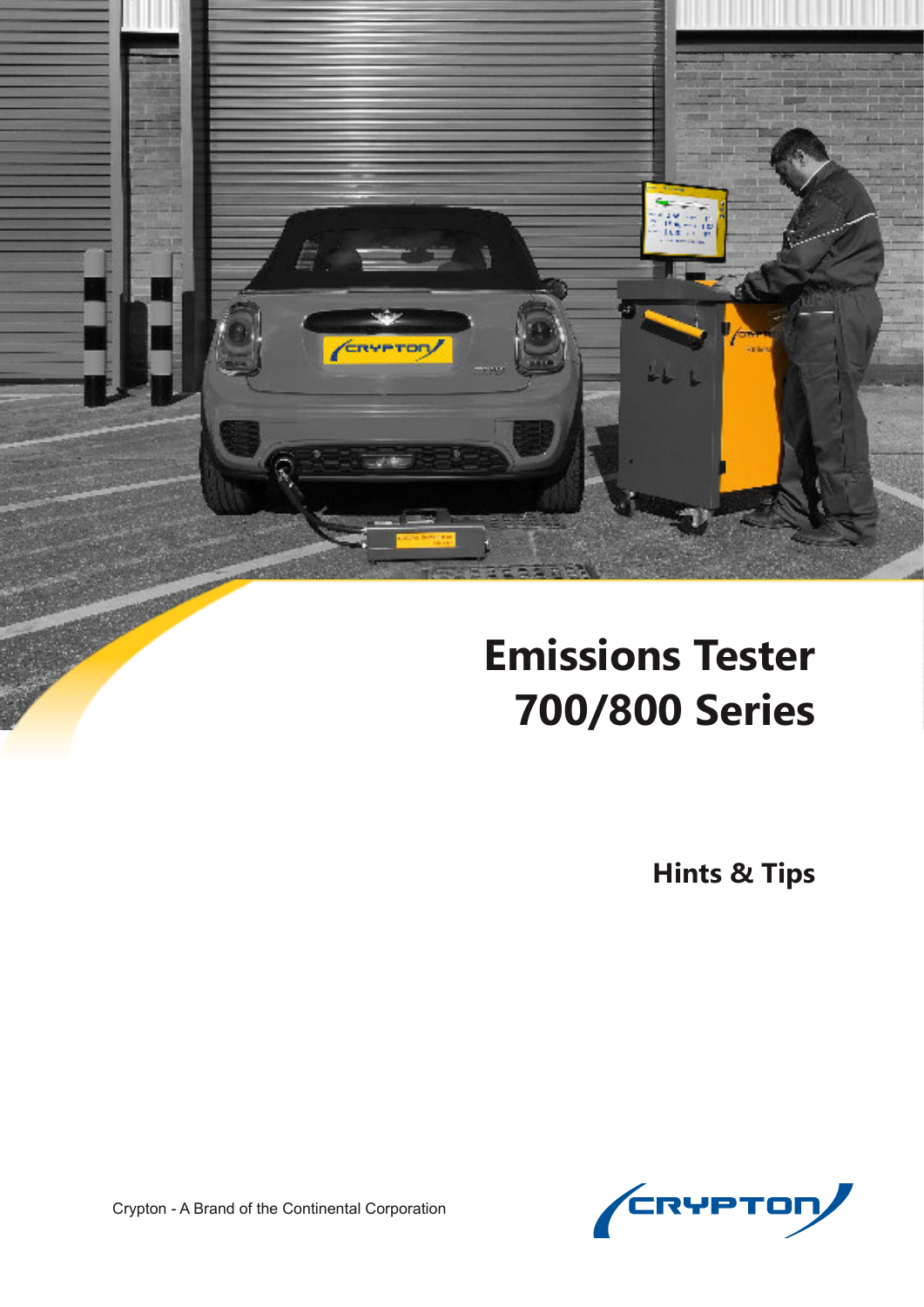# **CONTENTS**

| Smokehead Power Supply Test         |
|-------------------------------------|
| Smoke Head Fan replacement          |
|                                     |
|                                     |
| Blip test Fail (Microphone failure) |
|                                     |
|                                     |
|                                     |
|                                     |
|                                     |
|                                     |
|                                     |
|                                     |
| Printer Guide Inc. LED Indicators   |
|                                     |
|                                     |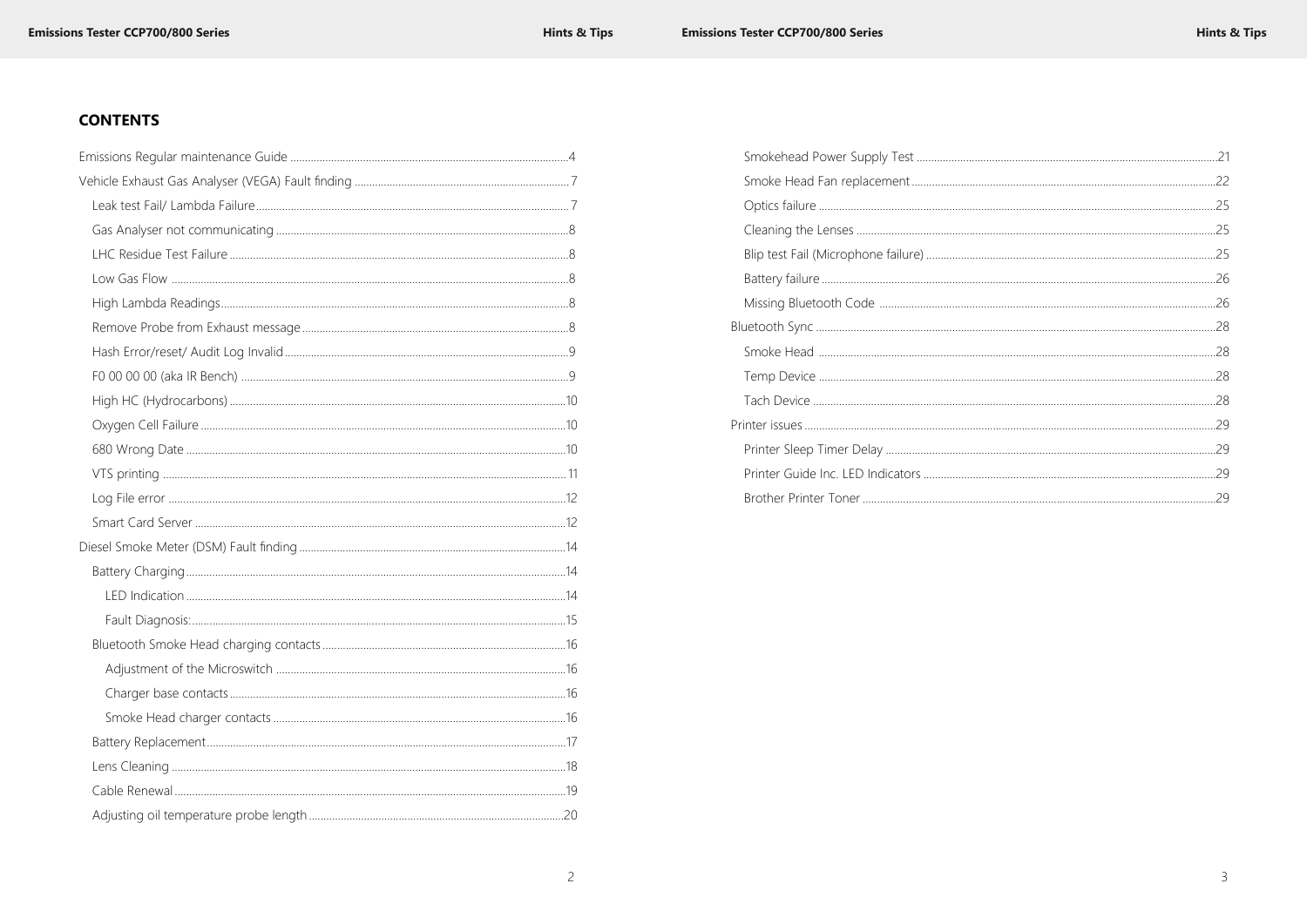**Hints & Tips** 

#### **EMISSIONS REGULAR MAINTENANCE GUIDE**

#### **Water Trap**

Do not use any chemical based products to clean the water trap. Soapy water and gently airline.



#### **Sample Probe**

Do not use any chemical based products to clean the water trap. Soapy water and gently airline.



#### **Filter Bowls**

Do not use any Chemical based products to clean the water trap. Soapy water and gently airline.



#### Daily

Remove any moisture from the water trap and check that the 'o' rings are not damaged or pinched. Add a small amount of inert silicone petroleum jelly around the top of the water trap where the o ring sits. This may cause terminal gas bench failure and possible low flow issues if maintenance is not carried out correctly.

O2 sensor



#### 2 Diesel Smoke Meter (DSM) maintenance



**Monthly** 



Smoke Head Cable (cable version) Always return to the cradle when not in use.

Clean Charging Pins (Bluetooth Version) Always return to the cradle when not in use.

Dally

Weekly Clean the charging pins at least once a week to avoid corrosion. If unmaintained you may have communication issues and/or early life battery failure.

**Sample Pipe** 

As required Under normal circumstances the sampling head does not require cleaning. If a sampling pipe becomes restricted with deposits, the test results can be affected. To clean a sampling pipe, remove the sample probe from the smoke head. Blow through the sample pipe only, using compressed air. DO NOT BLOW THROUGH THE SMOKEHEAD.

Daily

Check pipe and probe tip for damage. Gently with an airline blow down the probe to remove any blockages or moisture. Don't leave the sample hoses on the workshop floor when not in use. always return them to the trolley. If unmaintained this may cause low flow errors, leak test failures and/or terminal gas bench errors.

#### Weekly

Remove excess moisture from all filter bowls (Replace filter weekly if required) and check that the o rings are not damaged or pinched. Add a small amount of inert silicone petroleum jelly around the top of the water trap where the o ring sits to help create a seal. This may cause terminal gas bench failure and possible low flow or contamination issues if maintenance is not carried out correctly.

#### Annually

O2 sensor will need to be checked and/or replaced every 6 - 12 months depending on your usage. It is recommended that you keep a spare available on site.

or alcohol wipe. If unmaintained this may cause zero drift issues. More detail available in the operators manual.

Ensure cable is kept clean and unkinked. Failure to maintain may cause communication problems.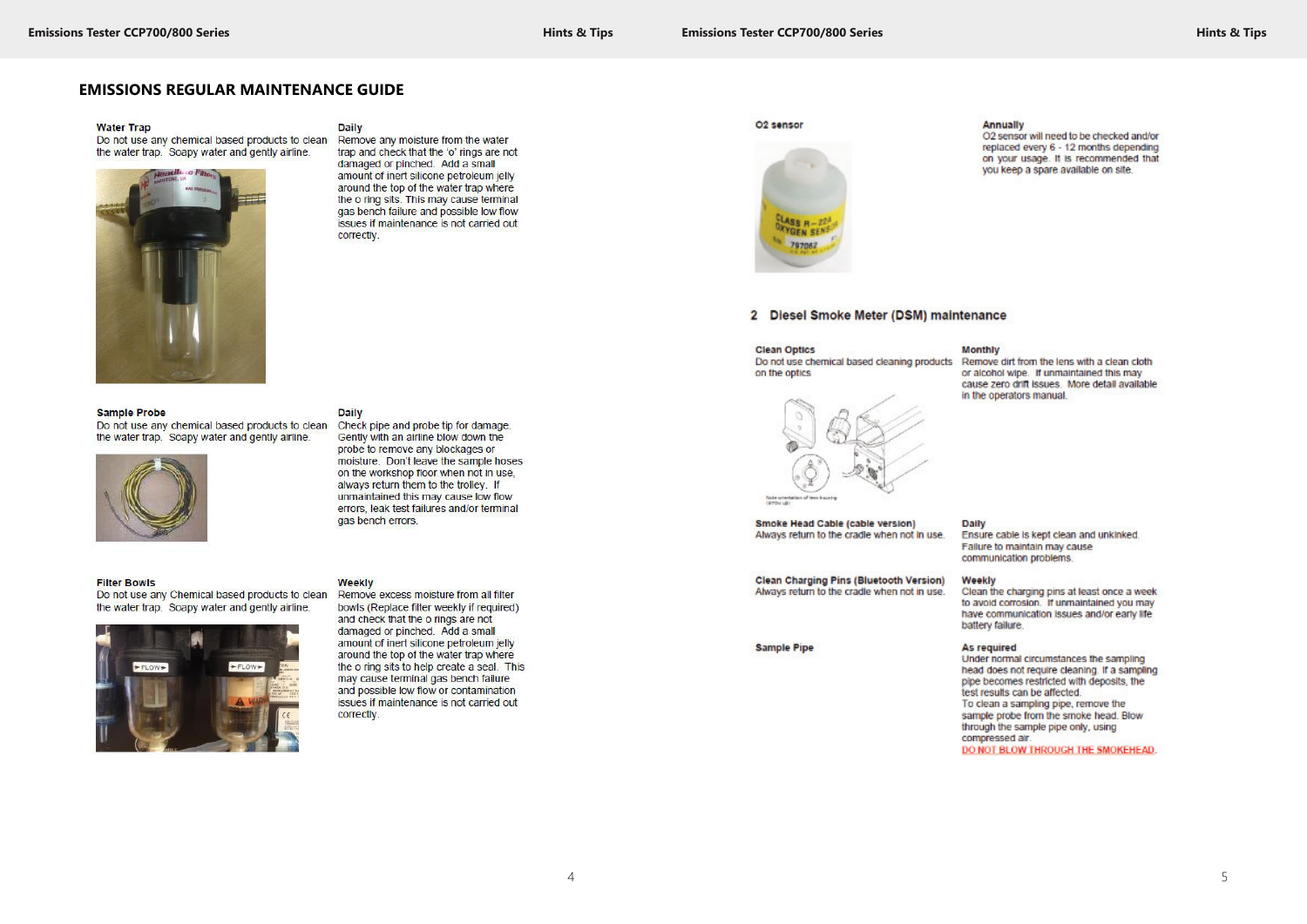#### **Hints & Tips**

**Trolley Power** 

**Bluetooth Oil Temp Probe** 



#### Oil Temp Probe Length

| ī | Flexible probe |  |
|---|----------------|--|
|   | Oil dinstick   |  |

#### **RPM Device (Battery Tach)**



**Daily** 

At the end of the day shut down the PC and then turn the power off using the switch on the side of the trolley leaving the unit plugged in and switched on at the mains. Failure to follow this process may lead to poor charge in the batteries and not enough to complete a test.

Always return the probe back to the holster when not in use. Failure to follow this process may lead to poor charge in the batteries and not enough to complete a test.

Always adjust the probe to the correct length prior to starting a test, it should be 10mm shorter than the dipstick. Failure to follow this process may cause not only probe but engine damage.

To minimise the risk of unstable readings load the battery by turning on headlights, fog lights etc. Keep the cabin fan off as this may introduce interference. Some modern vehicles may not be detected due to "smart charging systems" cutting the charge when the battery does not require it. This is not a fault with the equipment.

# **VEHICLE EXHAUST GAS ANALYSER (VEGA) FAULT FINDING**

#### Leak test Fail/ Lambda Failure

#### **Leak Test Failure**

The system is drawing in air, possible causes of a leak test failure are faulty joints, particularly in sample probe/hose assembly and between the two filter bowls. Damaged 'O' ring seals of filter bowls, particularly if filters have just been changed.

#### Checks

- Pump operation Is the pump running?
- Disconnect sample hose from the gas analyser.
- Block the sample inlet and re-test. 45
- × If problem cured, inspect joints for leaks/damage
- Ensure flexible probe is not damaged.  $\mathbf{a}$  .
- In cases of extreme exhaust gas temperature the PTFE liner may melt and cause leak test failure

Check flexible p.t.f.e liner inside braiding. Replace the flexible probe end if necessary

- retest
- . If problem cured, check all joints on sample inlet and filter bowl assembly, particularly the bowl to bowl adapter.
- . Unscrew filter bowls and ensure the 'O' rings are in good condition and have not been 'pinched' during assembly.

Sample probe/hose assembly



. If the test still fails, 'pinch off' the pipe immediately after the gas filter bowl (see Fig 3, overleaf) and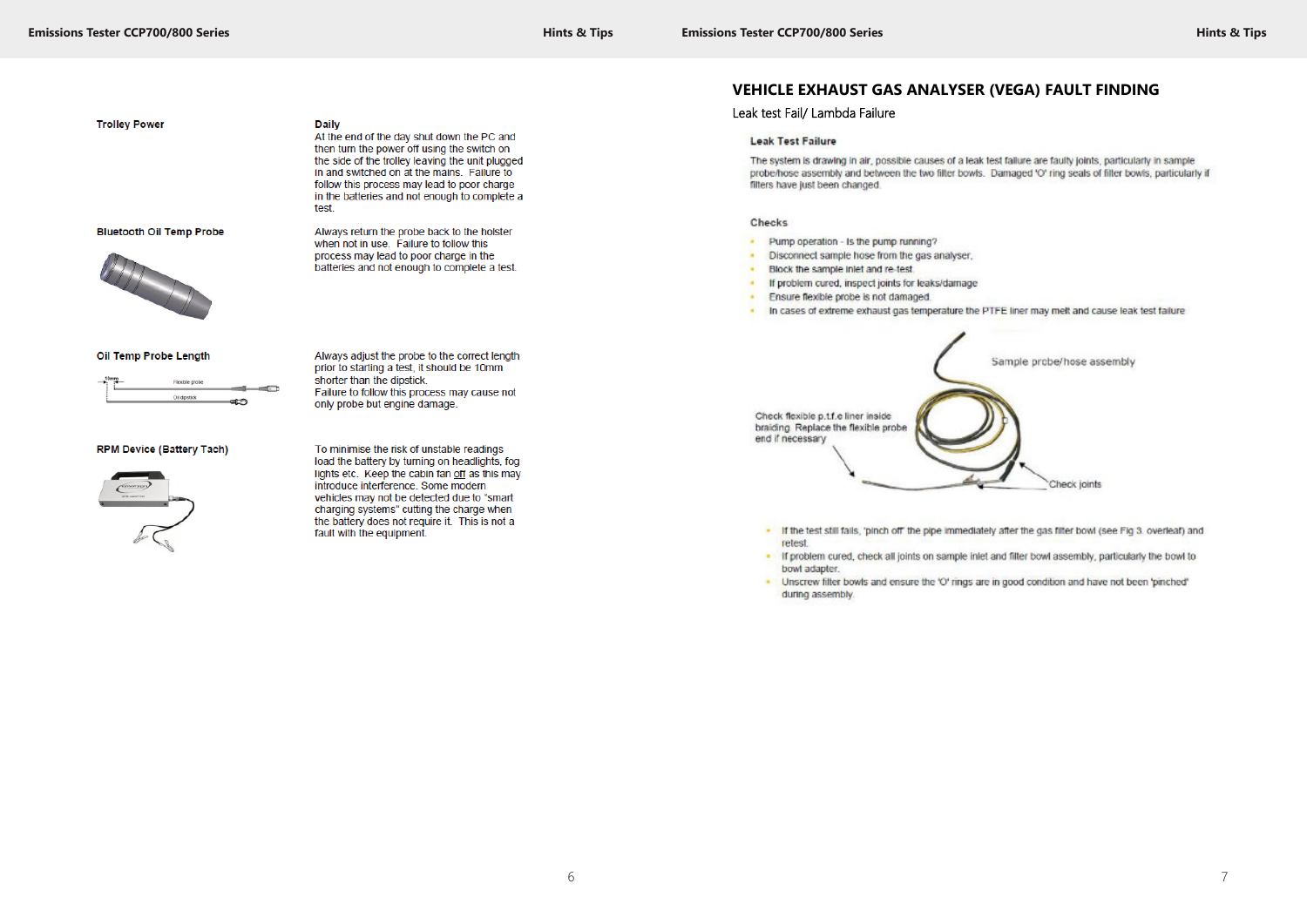# Gas Analyser not communicating

- Check mains supply OK and the analyser module is switched on
- Check communication cable
- Check platform Config for conflicts

# LHC Residue Test Failure

- Check sample probe in free air, blow out sample probe & pipe assembly if required
- Change gas filters if heavily contaminated and wash filter bowls with warm soapy water

# Low Gas Flow

Ensure that the filters have been removed and cleaned or replaced, sample probe has been checked for damage and blockages.

# High Lambda Readings

The system is drawing in air, please ensure the following – All filter bowls are undamaged and sealed (hand tight and a little bit, do not over tighten or you will damage the o ring). Sample probe and pipe are undamaged and connections are tight.

# Remove Probe from Exhaust message (at beginning of an MOT test)

Check the O2 sensor two pin connector is still connected and the millivolt reading is no less than 7 millivolts.

### Leak Test Fallure cont.



# Hash Error/reset/ Audit Log Invalid

- bottom)
- Run Leak test for 2 hours with a heater (nothing more than an internal building radiator) next to the device.
- Switch the device off using the red rocker switch at the back at the bottom
- Switch the device back on

If the machine is coming up with an error relating to the wrong hash then to fix this issue you will need to clear the old hash code to do this:-

Get the customer to go into to service mode > Serial Number Update > enter the Serial at the top of the screen into the entry box.

- On the Gas programme, select Service Mode on the right hand side
- Ask for the displayed calibration request code
- Give the customer the reply code
- After this, customer should have lots more options down the right side
- Select "Service Mode Diagnostics"
- Then "Gas Analyser Serial Number Update"
- Ensure that the serial number matches the one on the unit customer MUST re-enter serial no. Then, click on "Audit Log Diagnostics" (right hand side)
- Will come up with a load of "gobble-dee-gook"
- Just click Exit/Blue Arrow/X back to the main screen

# F0 00 00 00 (aka IR Bench)

This error could mean that the gas has moisture inside. The weather plays a part in this failure as this can be caused by condensation on cold mornings. It can also be caused by water not being emptied from the water trap each day.

# On a 680EN1

To fix the issue:-

• Disconnect the 3 pipes from the small bowls (2 small at the top and 1 Large at the

If this fails to resolve the issue then an exchange gas for warranty or a fixed price repair are the only options.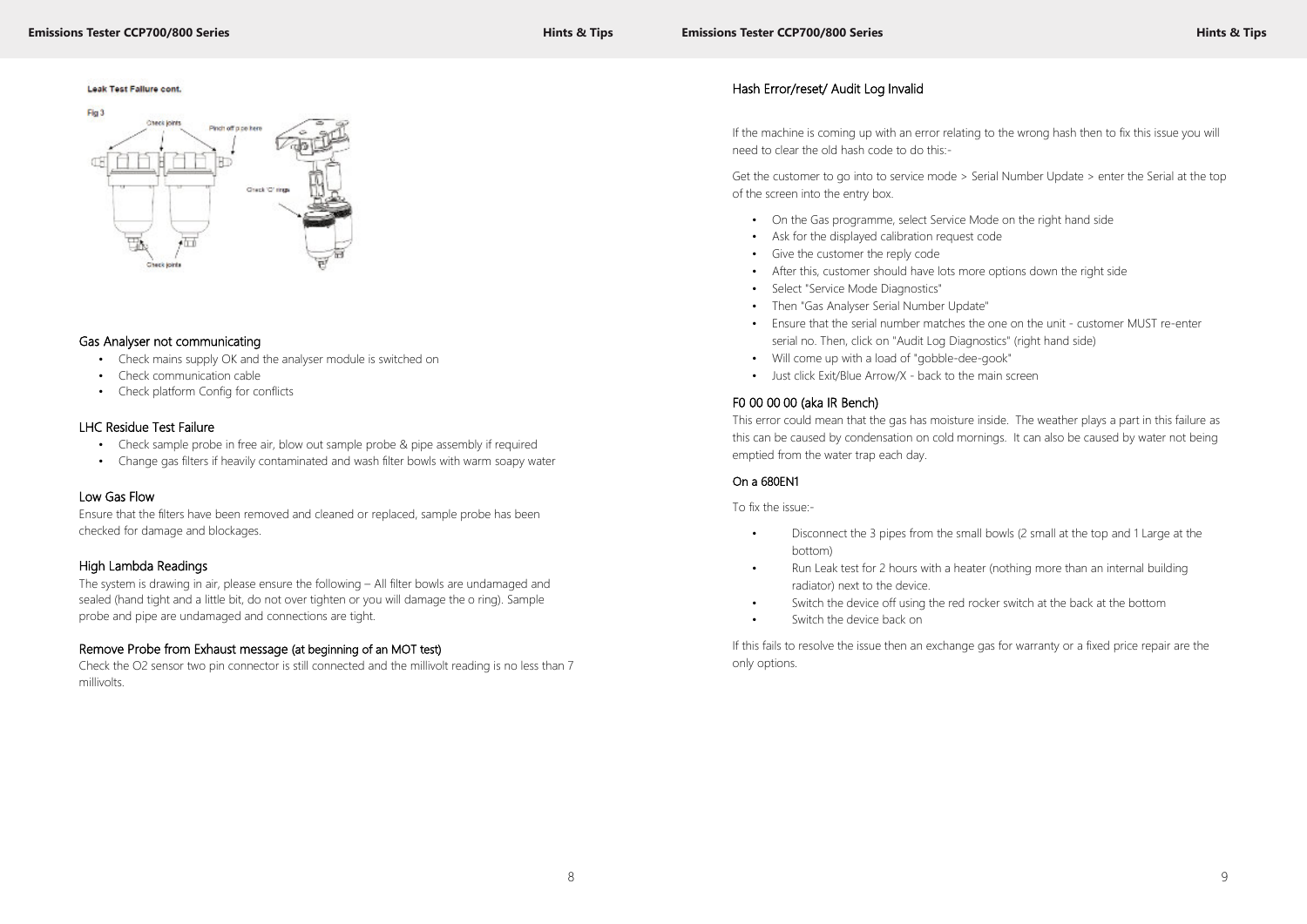# High HC (Hydrocarbons)

Go to live readings and check HC, the reading should be less than 20 parts per million (PPM)

If no improvement, then remove right hand filter bowl. Check readings, if improved then clean bowls, replace filters.

Remove probe see if it eventually drops to below 20. If it does, clean probe/hose, if that doesn't help then replace hose/probe.

# Oxygen Cell Failure

To check the Oxygen cell

Go into the Tools menu and select "Oxygen Cell Diagnostics" then run test.

The results should be between 5 and 13 if it's anything else then the oxygen cell to be replaced.

If the customer has a replacement on site then they will need to replace the cell and then run Install new Oxygen cell under: - Tools > Oxygen cell diagnostics> Install new Oxygen cell.

https://www.cryptontechnology.com/images/support/pdf/how-to-guides/o2-cell-expired.pdf

# 680 Wrong Date

If the unit is showing the wrong date this can be changed by

Petrol Menu > Tools and Setup > Service Mode > Engineer code > Set Time and Date

Changed the time and date accordingly, click continue and then exit back to the main menu

Do a live reading print out to make sure the date has been changed.

NB: Do not confuse this with calibration date being incorrect.

**TST** 

BWTS]

# VTS printing

We have identified a small program error on a small number of Windows 10 machines running the 682 gas analyser. The issue can be identified by a lack of VTS information on the gas print out. Should you experience this fault there is a simple solution as detailed below.

- Using WGTS3, enter the VTS details in the usual way.
- Close WGTS3.
- Launch Regedit (to do this type regedit after pressing the start button)



- Locate the below folder [HKEY\_CURRENT\_USER\Software\Crypton\vts]
- Now highlight the vts folder and export the key (go to File > Export)
- Save the reg file to the desktop, call it VTS.reg
- Edit VTS.reg with a text editor (such as notepad) and change the key path in the file to:

# • [HKEY\_CURRENT\_USER\Software\Crypton\WGTS3\vts]

| <b>Mission - Nothings</b>            |                                           |
|--------------------------------------|-------------------------------------------|
| Fle Edit Format View Help            |                                           |
|                                      | Windows Megistry Editor Version 5.00      |
| "visname" testsite                   | [HKEY_CURRENT_USER\Software\Crypton\\     |
| Istum Notavd                         |                                           |
| his built homed. Www. Help-          |                                           |
| Hindows Registry Editor Version 5.00 |                                           |
| "vlanume": "Leslaite"                | [HKEY CURRENT USER\Software\Crypton\W&TS) |
|                                      |                                           |

Save the file, and then close it.

Double-click the reg file and accept the elevated prompt, then click "Yes" to the continue message.

When this is complete then re-launch WGTS3 - the VTS details should appear on the printout.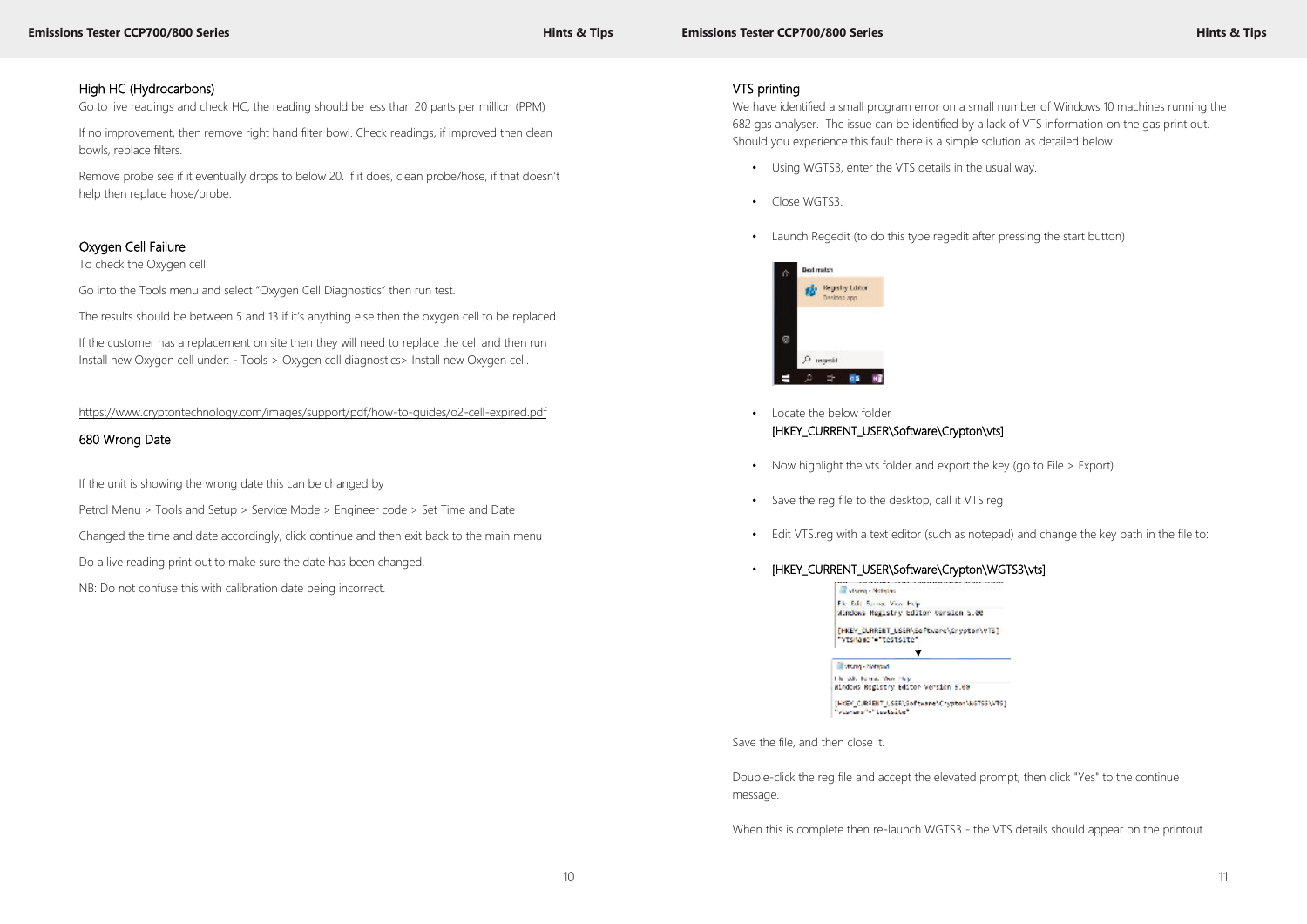#### **Emissions Tester CCP700/800 Series All and Series Hints & Tips Hints & Tips**

### Log File error

- 1) On the Gas program, select Service Mode on the right hand side
- 2) Get the calibration code off them
- 3) Give them the reply code
- 4) After this, customer should have lots more options down the right side
- 5) Select "Service Mode Diagnostics"
- 6) Then "Gas Analyser Serial Number Update"
- 7) Ensure that the serial number matches the one on the unit customer MUST re-enter serial no.
- Then, click on "Audit Log Diagnostics" (right hand side)
- 9) Will come up with a load of "gobble-dee-gook"
- 10) Just click Exit/Blue Arrow/X back to the main screen

### Smart Card Server

For systems that exhibit a 'SmartCard Server' issue in the UK Petrol test after the Diesel update has been applied, they can be recovered with the following procedure.

In Control Panel, select WGTS3UK, then select Repair.

|                                                                                            | Calculate II - Social and in Expansion Program and ballance                                                                  |                                                      |                                       |                  | . - The Company of the Con-            | <b>SP</b> |
|--------------------------------------------------------------------------------------------|------------------------------------------------------------------------------------------------------------------------------|------------------------------------------------------|---------------------------------------|------------------|----------------------------------------|-----------|
| <b>Lock of Ford Hotel</b><br><b>PP = BP1 Art autor:</b><br>Tiger Rubbaner Programs for any | Uningtall or change a program<br>has a modelling to commented at the inclusion of the interferomated international statement |                                                      |                                       |                  |                                        |           |
|                                                                                            | A harmonic chairman contact                                                                                                  |                                                      |                                       |                  |                                        |           |
|                                                                                            | <b>SALES</b>                                                                                                                 | <b><i><u>Automatics</u></i></b>                      | <b>Lighting Corp.</b>                 | <b>Sun</b>       | <b>CELAME</b>                          |           |
|                                                                                            | <b>NUMBER</b>                                                                                                                | Connect                                              | <b>SUBARU</b> K                       |                  | <b>SAME ALL MORE</b>                   |           |
|                                                                                            | <b>Walkerton</b>                                                                                                             | Windows Competency, Sta-                             | <b>COLLEGE</b>                        |                  | <b>ANNI DOM</b>                        |           |
|                                                                                            | Distribution in County and the                                                                                               | <b>BUSINESS COMMONS</b>                              | 49, 640, 6                            |                  | SALES AND LANE                         |           |
|                                                                                            | <b>FUTOR</b>                                                                                                                 | Cynam                                                | SUITABLE                              |                  | <b>CHINE SALEM</b>                     |           |
|                                                                                            | <b>KENNY NA</b><br>FIT-1871 WORK 1980191900                                                                                  | <b>Carolina</b><br>11155                             | 2016/06/10<br><b>NATIONAL</b>         |                  | <b>Safety</b> 182,504<br><b>IAI</b>    |           |
|                                                                                            | <b>King we had they lively</b><br>and the work and the state of the state.                                                   | <b>STORY</b><br>The book continues of the            | <b>GOVERN</b><br>WATER 1              | 2012/11/23 01:51 | <b>ANTON</b>                           |           |
|                                                                                            | <b>Continued and protect After</b>                                                                                           | <b>Contact</b>                                       | <b>BULWAY</b>                         |                  | SK-RX 10/2002                          |           |
|                                                                                            | <b>REPORT PARTIES</b>                                                                                                        | <b>United Management</b>                             | <b>Charles</b> II                     |                  | <b>ALCOHOL:</b>                        |           |
|                                                                                            | 13 100 Complete Lynda Million                                                                                                | 100 Complete Street                                  | MATLINE I                             |                  | 13,158                                 |           |
|                                                                                            | <b>IC MANDABURGH ASSIS</b><br><b>FOR A REAL PROPERTY</b>                                                                     | Marcell Convenience<br>with the sale of a management | <b>United States</b><br><b>INTER:</b> |                  | <b>CONTRACTOR</b><br><b>TOM DOMEST</b> |           |
|                                                                                            | 1. Marcell Yuan Cor 240 Michael Booking (2011)<br>http://www.com/com/2010.administration.com/2010.com/2010.com/2010.com/2010 | <b>Manual Complete</b>                               | <b>DOM NO</b><br><b>TUTUNE</b>        |                  | LETTER SHOWNE<br><b>CONTRACTOR</b> IL  |           |
|                                                                                            | First and Year On 201 February 1982 (2011) Haven't Complete                                                                  |                                                      | <b>PERMIT AND</b>                     |                  | <b>SECTION REPORTS</b>                 |           |
|                                                                                            | EL MANAR VISA E LU ALE BAREN MAR LIVER E  INVESTI ANNOVA                                                                     |                                                      | <b>Marine M. E.</b>                   |                  | NORTH STREET                           |           |
|                                                                                            | Plan and a more a                                                                                                            | 12.24                                                | -------                               |                  | ----------                             |           |

The following Windows Installer box will be displayed.

| Windows invision                                                                                         |              |
|----------------------------------------------------------------------------------------------------------|--------------|
| The feature you are thing to use a only.<br>CD-FOM or of write yields dake the area.<br><b>Weblatter</b> | čа<br>Cancel |
| hand the Warfard Mc dak and close OC.                                                                    |              |
| Use source                                                                                               |              |
|                                                                                                          |              |

Type in the following path into the box

| The feelure and are tying to use to an a.<br>(2) 1983 to adjust through this field is not<br>and the |  |
|------------------------------------------------------------------------------------------------------|--|
| bookline WHIS CIRCUM/and alich CR.<br><b>INTERNATIONAL PROPERTY OF</b>                               |  |
| <b>SAN BRANCH</b>                                                                                    |  |
| in Van Engelse filmske de en vergijn Subject git in Subject                                          |  |

Then Click Ok.

This will restore the missing file.

If the Platform Configuration Utility has been run whilst the file is missing then use the Platform Configuration Utility again to configure the Smartcard to an unused serial port.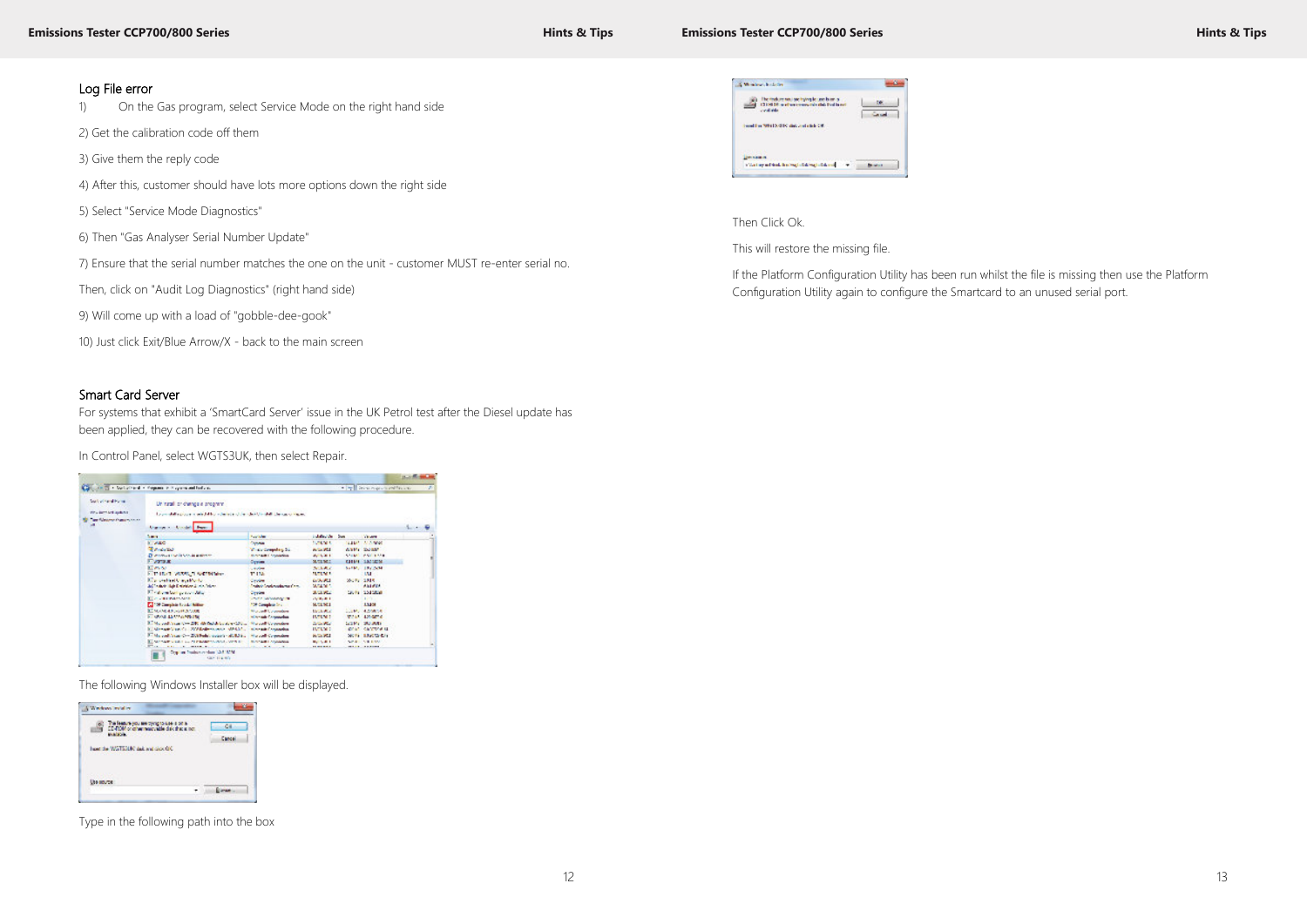# **DIESEL SMOKE METER (DSM) FAULT FINDING**

# Battery Charging

The DX260-1BT wireless Smoke head contains a Multi-Cell Rechargeable Battery designed to give a maximum of 1.5 hours endurance from a full charge.

# The smoke head must always be replaced on the charging cradle in between tests.

It is also strongly recommended that the batteries be completely discharged on a monthly basis by setting the program to Live Readings with the smoke head off the charger.

Please note that rechargeable batteries have a finite lifespan, therefore the battery pack will need to be replaced periodically if the smoke head is no longer sustaining sufficient charge for correct operation.

# LED Indication

# Smoke head removed from charging cradle:

• LED 'On' continuously: Smoke head is running on internal battery

# • LED pulsing 'ON' for 2 seconds, 'OFF' for 0.5 seconds:

Smoke head battery has reached a Low Voltage condition, and has less than 10 minutes life left before auto-shutdown.

# • LED 'OFF':

Low Voltage condition. Smoke head will auto shut down. No more testing possible until smoke head battery has been recharged.

If the smoke head has received no communication from host computer for over 6 minutes it will go into 'Sleep' mode. Return the smoke head to the charging unit to invoke a response.

If the smoke head is taken outside its maximum operating range of about 100 metres, and wireless communication is no longer possible, after 6 minutes the smoke head will go into 'Sleep' mode.

To recover from 'Sleep' mode, the smoke head should be put back in its charging cradle, and the LED function observed.

# Smoke head returned to Charging Cradle:

- FAST CHARGE (2.5 flashes per second): The Smoke head is in 'Fast Charge' Mode. The battery should fully charge within 1.5 hours
- TOP-UP CHARGE (1 flash per second):

The Fast Charge cycle has completed and the battery is being brought to full charge

# • SLOW CHARGE (1 flash every 2 seconds):

The Smoke head battery is in 'Slow Charge' mode, the charging rate determined by either terminal voltage or, battery cell temperature

#### Battery Charging cont.

• TRICKLE CHARGE (1 flash every 3 seconds): LED Flashing ON/OFF shows the smoke head battery is in 'Trickle-Charge' mode indicating that the batteries are fully charged.

# Fault Diagnosis:

• FAST FLICKER (8 flashes per second or more):

The smoke head has detected poor charging contacts. Clean the contacts on both the cradle and the smoke head feet and replace on charger

• LED NOT ILLUMINATED:

Return the Smoke head to Charging Cradle. LED should display according to Charging level required.

- LED NOT ILLUMINATED WHEN SMOKEHEAD IS ON CHARGING CRADLE:
- Check that the smoke head is correctly seated on the charging cradle. The smoke head has twin connectors on each insulated foot, and may be connected either way round
- Check the charging cradle is connected to the 240V AC mains
- Check that the sprung connectors that transmit the charging current on the charging Cradle are clean and not stuck in a depressed condition.
- Check that the charging connectors on the insulated mounts on underside of the smoke head are clean and free of dirt and obstructions.

To check the charging voltage at the charging cradle:

- Connect a digital multi-meter set to measure up to 30V DC to the two charging
- Connectors on the charging cradle and depress the central charging switch
- A voltage of 28V to 30V DC should register on the multi-meter display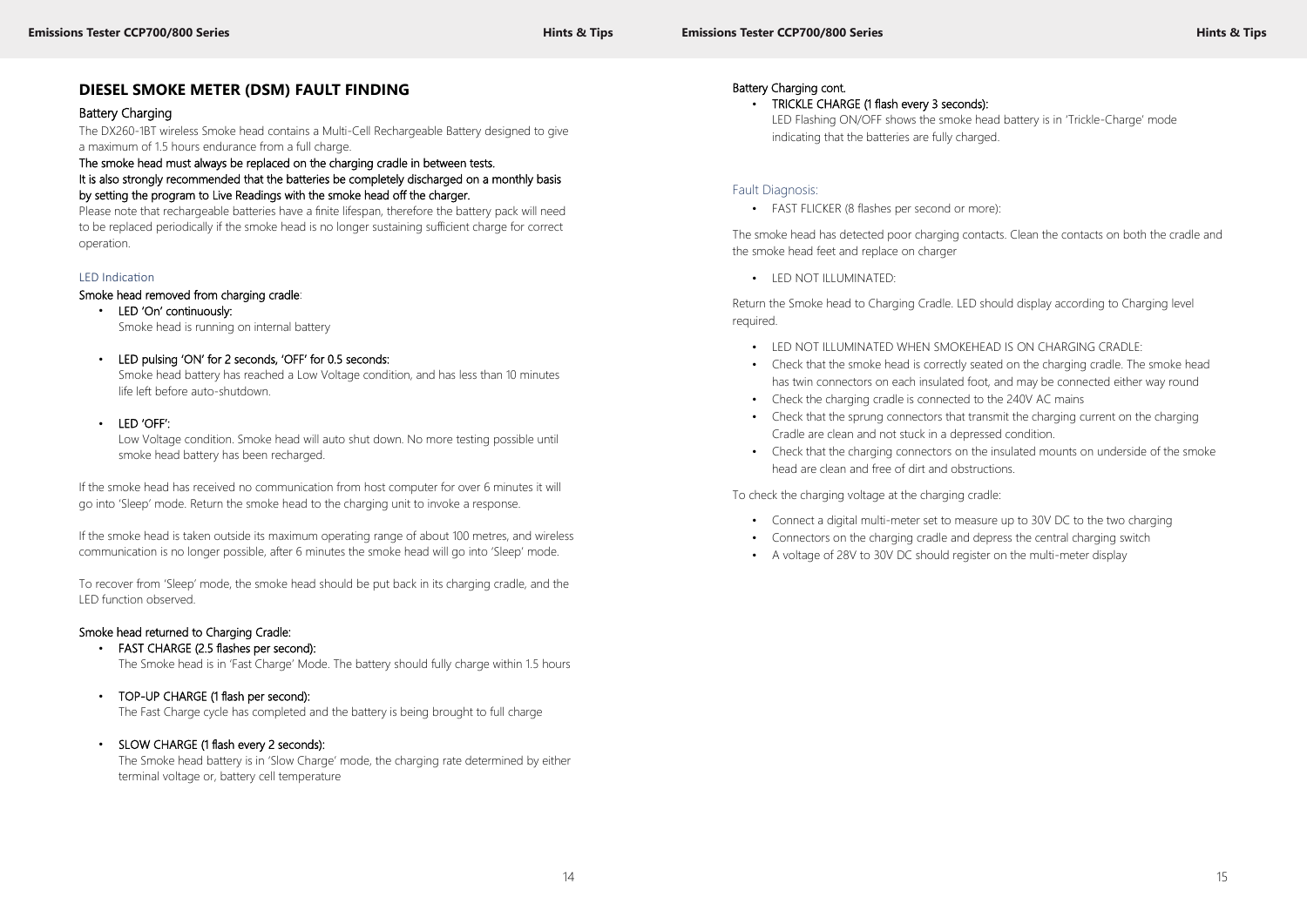# Bluetooth Smoke Head charging contacts

Bluetooth Smoke Head equipment can experience charging issues due to faulty or corroded charging contacts. This problem can be caused by several factors which need to be looked at individually, but there are three main areas of corrective procedure:

- Charger base microswitch height adjustment
- Charger base contact replacement
- Smoke Head contact replacement

Ensure equipment is isolated from the mains supply before commencing work on the charger assembly. Ensure the battery pack output terminals can **NOT** be 'shorted' together at anytime during the Smoke Head contact replacement procedure.

#### Adjustment of the Microswitch

Poor The contact is slightly corroded through contact with dirt etc. Also, small signs of pitting of the plating.



Charger base microswitch height adjustment should be set so that the microswitch is heard to operate when the Smoke Head rubber foot is between 1-2mm from the charging base. If the microswitch is set to operate at a too high a setting then arcing of the charging contacts will occur. If it is set too low then it may fail to activate.

#### Charger base contacts

Replacement may be required if the contacts have become severely corroded. Corrosion will occur if arcing has been taking place due to incorrect microswitch adjustment or can be a result of the contacts becoming dirty from contaminants and debris picked up from the workshop floor. Restricted movement of the contacts may also occur as a result of dirt or excessive heat from arcing.

#### Smoke Head charger contacts

Replacement may be required if the contacts have become severely corroded



Good The contact has slight wear, but otherwise acceptable.



Bad The contact shown left is showing bad signs of arcing and corrosion and should be replaced.



**Emissions Tester CCP700/800 Series Hints & Tips**

# Battery Replacement

Removal:-

- Unscrew the knurled knob (1) and open up both end caps.
- Remove the four pan head screws (2) & (3) securing both end plates and carefully ease the plates clear of the housing
- At the fan end, disconnect the 2-pin battery plug (4a) and the 2-pin fan plug (4b)
- At the probe end, disconnect the 3-pin plug (5)
- Depending on which version you have either loosen the two screws (6a) or remove the plastic spacer (6b) securing the battery pack
- Discard the two securing screws or the plastic spacer– they are no longer required

Note the orientation and remove the battery pack. Do not remove by pulling the cables, and ensure the connectors do not foul any components during removal of the board.

Move the activation link from the transit position Fig. 1 to the live position Fig. 2.





Fig. 1 - Activation link - Transit position Fig.  $2$  – Activation link – Live position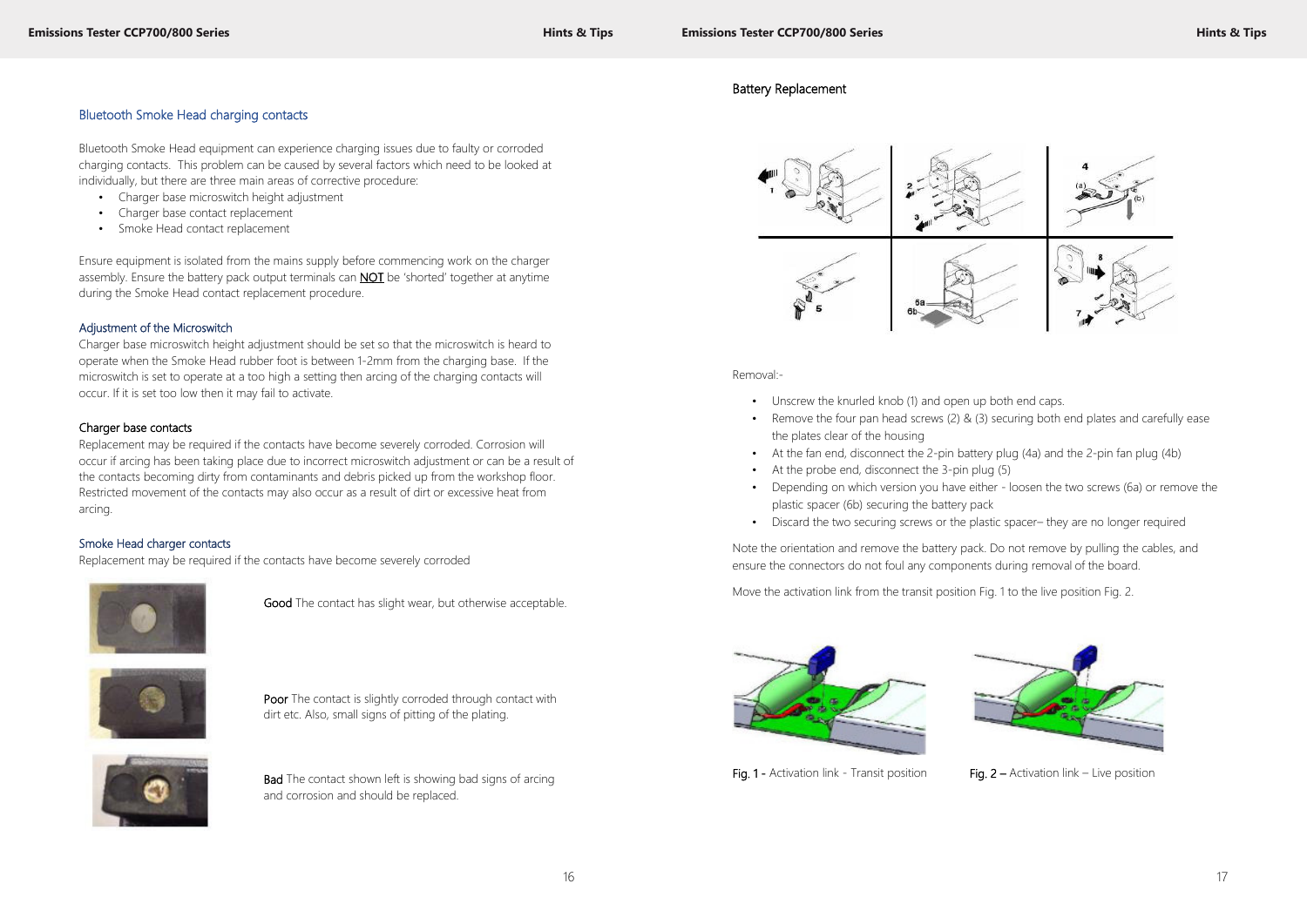**Emissions Tester CCP700/800 Series All 2008 Constructions and Construction Constructions and All 2009 Constructions and All 2009 Constructions and All 2009 Constructions and All 2009 Constructions and All 2009 Construct** 

### Lens Cleaning

Two lenses are fitted in the smoke head, one at either end. The smoke meter checks the cleanliness of the lenses at the start of each test, and the PC will provide a warning when cleaning is required.



Note orientation of lens housing (arrow up)

#### Accessing a lens

- If fitted, remove the sampling pipe
- Unscrew the knurled knob at the sampling pipe end of the sampling head and remove the end cap.
- Carefully pull out the lens housing and wipe the lens with a soft cloth (if required, a little methylated spirit will assist cleaning)
- Refit the lens housing with the arrow pointing upwards (a little silicon grease on the 'O' ring will assist fitment – but do not get on lens!)
- Refit the end cap and tighten the knurled knob

NOTE: The end cap for the sampling pipe must be fitted at the end away from the sampling head cable.



- Unscrew the knurled knob (1) and remove the end cap
- Remove the four countersunk screws (2) which secure the internal fan and grille to the smoke head end plate
- clear of the housing
- Disconnect the 4-pin multi-plug (4a). If carrying out a fan replacement disconnect the 2 countersunk screws)
- Remove the 4 wires from the 4-way plug. Undo the metal cable clamp from the end plate. Loosen the cable gland strain relief and remove the cable from the end plate
- Re-fit the new cable through the cable gland strain relief and secure to the end plate with 4-way plug. Ensure the cable gland strain relief is tightened
- Connect the 4-pin multi-plug (4a) and the 2-pin plug (4b)
- Locate the end plate to the smoke head (cable on left hand side) and loosely secure with the four pan head screws
- Check that the lens housing is fully in, then fit the end cap and secure with the knurled knob. Fully tighten the knurled knob then slacken half a turn
- Push the end plate upwards as far as it will go, and then fully tighten the 4 pan head screws.
- Fully tighten the knurled knob on the end cap

NOTE: Ensure the end cap locates fully against the body of the sampling head before tightening the knob. If not correctly located, the lens housing is probably not fully home. 1. Clean the lens at the other end of the smoke head in the same way.

Cable Renewal

# Should the cable become damaged and require renewal, the procedure is as follows:

• Remove the four pan head screws (3) securing the end plate and carefully ease the plate

pin plug (4b) and replace the fan. Carefully fit the fan and fan grille to the end plate (4

the metal clamp (Important: secure the clamp on the earth braid of the cable). Re-fit the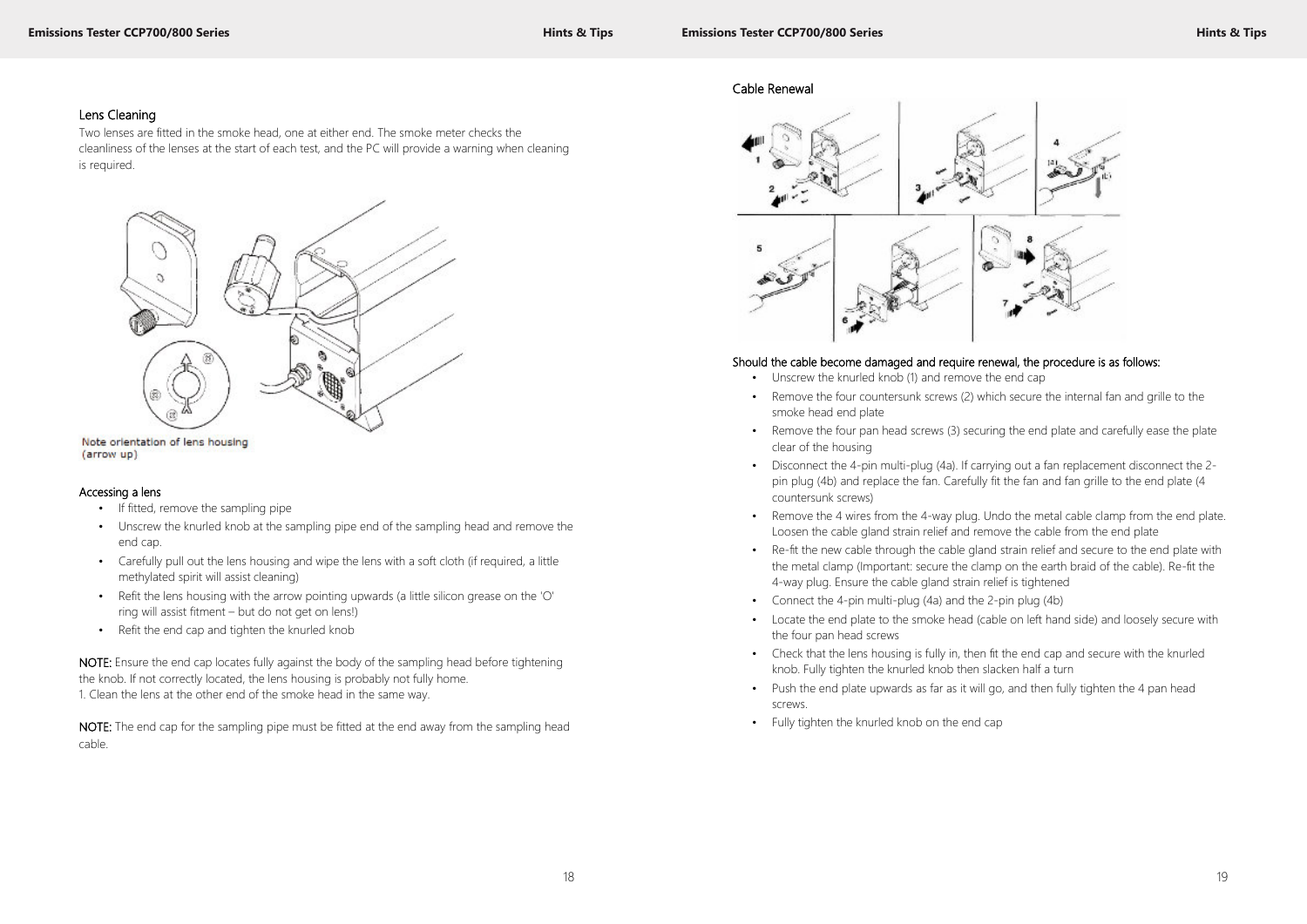# Adjusting oil temperature probe length

#### Before testing, the probe must be adjusted to the correct length as follows:

Lay it alongside the vehicle dipstick (see illustration) and adjust the position of the depth stop until the effective length of the probe is approximately 10mm shorter than the dipstick.



WARNING: ENSURE THAT THE OIL TEMPERATURE PROBE IS SET TO THE CORRECT DIPSTICK LENGTH AND THAT IT IS CLEAN FROM DEBRIS BEFORE INSERTING INTO THE ENGINE. FAILURE TO DO SO MAY RESULT IN SERIOUS DAMAGE TO THE PROBE AND/OR ENGINE.

### Smokehead Power Supply Test

Use a Digital Volt Meter (DVM) to measure the voltage output from the Smokehead Charging Cradle.

#### Bluetooth Enabled Units

The output from a Bluetooth Unit cradle should be 30VDC±0.2V (Smokehead present button depressed). If the reading is outside of these limits gain access to the power supply inside of the trolley assembly and adjust the output voltage using the adjustment potentiometer on the side of the power supply unit. Ensure the polarity is such that the +ve output pin is closest to the trolley i.e. right hand pin when viewed from the front of the assembly.

#### Cabled Units

Remove the Smokehead end cap and unplug the cable inside the head before switching power on. Connect the DVM to the red and black leads & switch power on – the output should be 24VDC±0.2V. If the reading is outside of these limits gain access to the power supply inside of the trolley assembly and adjust the output voltage using the adjustment potentiometer on the side of the power supply unit.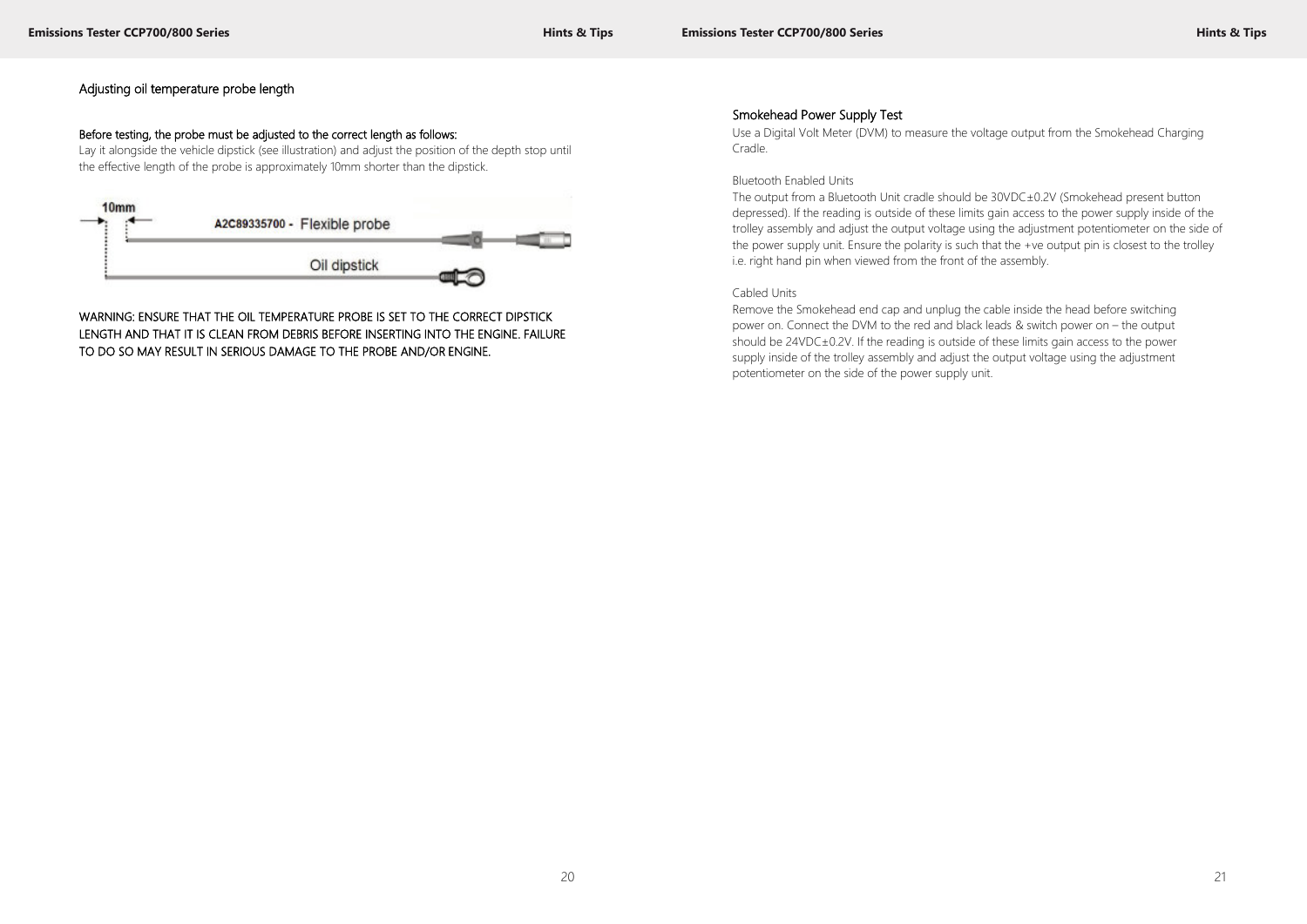# Smoke Head Fan replacement

The Smoke Head fan can require changing due to damage to the vanes or excessive soot build up which can cause the bearings to fail.



#### Procedure

- Unscrew the knurled knob (1) above and remove the end cap.
- Remove the four countersunk screws which secure the internal fan and grille to the smokehead end plate. Discard the screws.
- Remove the four pinhead screws Fig.1 (2) securing the end plate and carefully ease the plate clear of the housing.
- If you are working on a DX.260-1 cabled smokehead, carefully disconnect the 4 pin communications cable from the Printed Circuit Board (PCB) see Fig. 2 for location



Smokehead communications cable connector

• Carefully disconnect the 2-pin fan plug from the PCB see Fig.3 for location.



• Re connect the 2-pin plug from the fan to the main PCB. (Red wire nearest the

- Clean fan grille and filter using warm soapy water. Thoroughly dry both parts.
- fan end of the smokehead)
- If required re connect the 4 pin communications cable connector to the main PCB (Black wire nearest the fan end of the smokehead).
- Fit the new fan, old fan grille and filter to the end plate using screws and hole plugs supplied in kit AS09867 and in the order/positions shown in Fig 4. Do not over tighten the screws in the fan plastic housing.





- Locate the end plate to the smokehead (cable or Bluetooth blanking plug on left hand side) and loosely secure with the four pinhead screws.
- Check that the lens housing is fully in (arrow pointing upwards) see Fig.5, then refit the end cap and secure with the knurled knob. Fully tighten the knurled knob the slacken half a turn Fig.1 (4)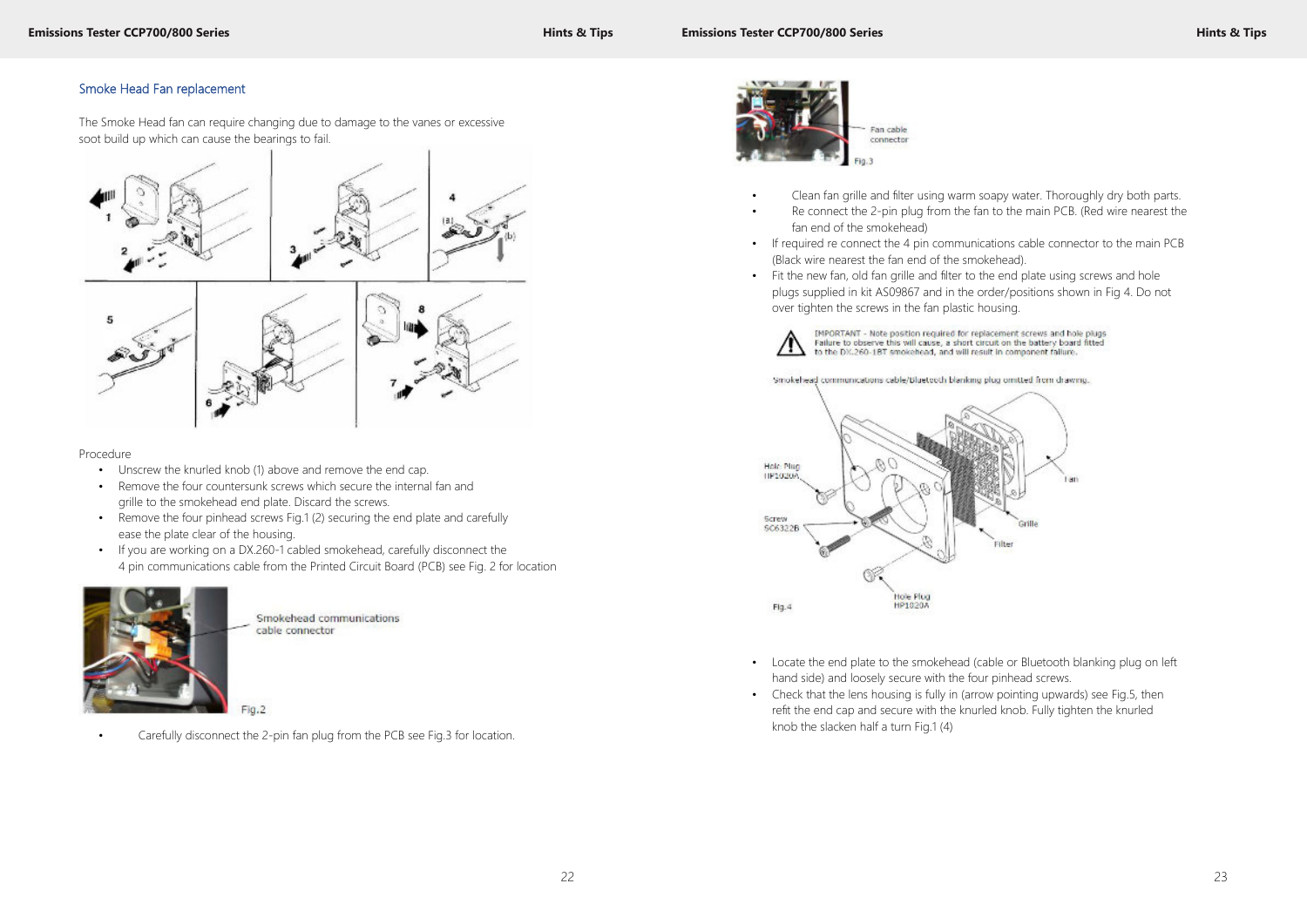

Lens housing

Fig.5

- Push the end plate upwards as far as it will go, and then fully tighten the 4 pinhead screws Fig.1 (5)
- Fully tighten the knurled knob on the end cap.

# Optics failure

Take panel on the ends off > pull out the LED holder > check the Lens of the LED is clean > isn't RED inside (otherwise the seal at the back has leaked) > replace LED holder back into device > put panel back on > retest

If the lenses are not reading correctly on the DX 260 then it would be worth checking/cleaning the lenses for the smoke meter, to clean the Lenses:-

# Cleaning the Lenses

Two lenses are fitted in the smokehead, one at either end.

The Smokemeter checks the cleanliness of the lenses at the start of each test, and the PC will provide a warning when cleaning is required.

#### Accessing a Lens

The cleaning procedure is as follows.

- If fitted, remove the sampling probe.
- Unscrew the knurled knob at the sampling probe end of the sampling head and remove the end cap.
- Carefully pull out the lens housing and wipe the lens with a soft cloth (if required, a little methylated spirit will assist cleaning).
- Refit the lens housing with the arrow pointing upwards (a little silicon grease on the 'O' ring will assist fitment – but do not get on the lens!).
- Refit the end cap and tighten the knurled knob.
- NOTE: Ensure the end cap locates fully against the body of the sampling head before tightening the knob. If not correctly located, the lens housing is probably not fully home.
- Clean the lens at the other end of the smokehead in the same way.
- NOTE: The end cap for the sampling probe must be fitted at the end away from the sampling head cable.

# Blip test Fail (Microphone failure)

If the microphone fails then this needs to be exchanged as there is nothing the customer can do to replace the damaged microphone (usually due to excessive heat damage).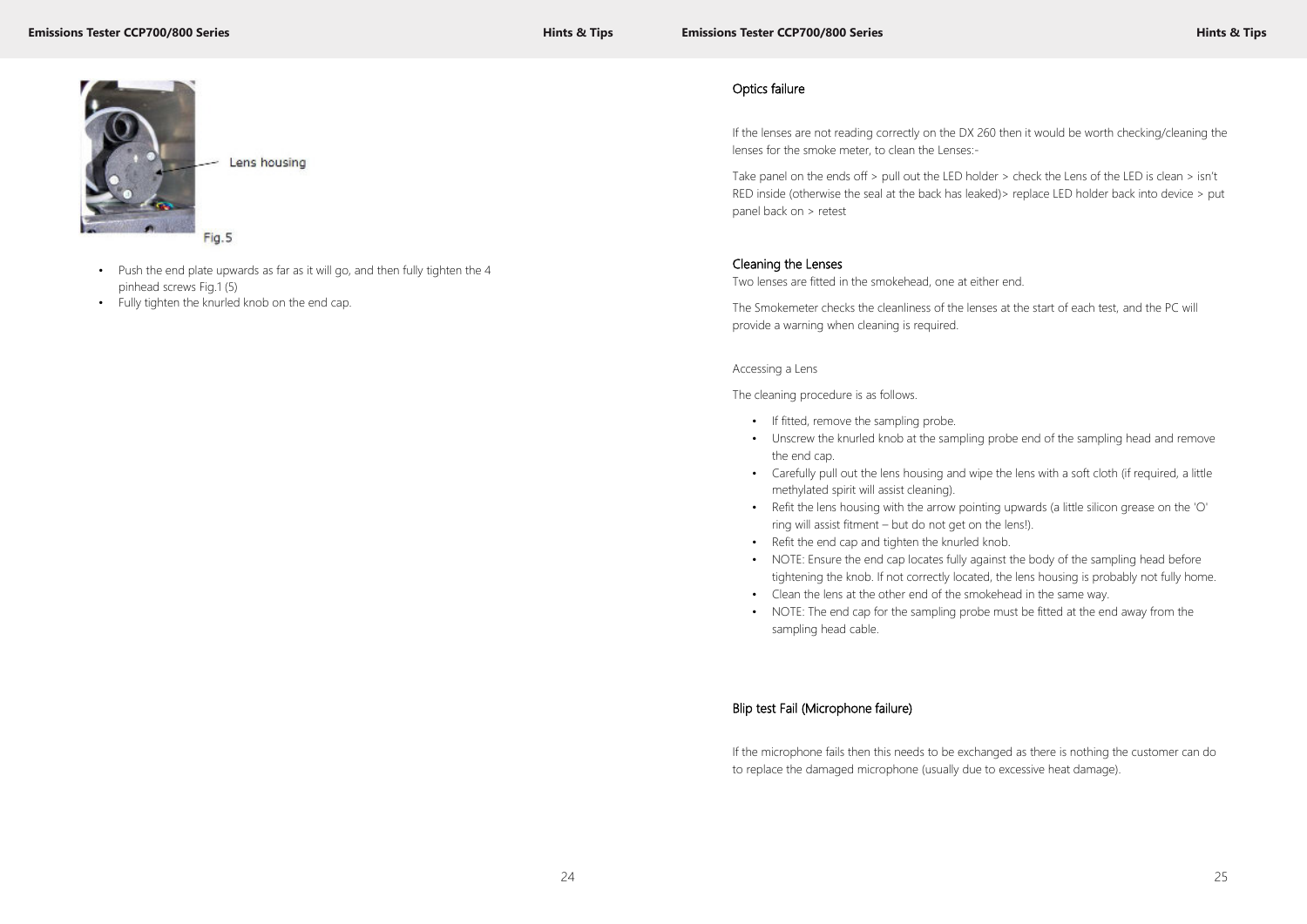$\label{eq:10} \mathcal{R} \rightarrow \mathbf{M} \mathbf{q}_0 \otimes \mathbf{0} \text{ for } \mathop{\mathrm{maxmax}}_{\mathrm{mean}} \mathbf{Q}$ 

#### **Emissions Tester CCP700/800 Series All and Series Hints & Tips Hints & Tips**



# Battery failure

The battery should be charging at around 24V if it is anything lower then it will not power correctly and will need to change. To check the meter reading for the battery:-

Remove Panel end > unplug the green pin plug >

The battery charger should be charging At 30V to check this

### Missing Bluetooth Code

Move the mouse cursor to the bottom right to bring the start task bar up

11 2 11 10 11 12 19

On the taskbar, find the BT icon (may need to click on show hidden icons first (the arrow pointing up ).



Right click it and select "Add a device"

|    | Add a Rheiseath Deriver      |
|----|------------------------------|
|    | Allege a Devanche Chemont    |
|    | Show Bluetoeth Devices       |
|    | Send a File                  |
|    | <b>Face Iva a File</b>       |
| ×. | Join a Personal Anta Neovork |
|    | Open Seale at                |
|    | <b>Ramove losh</b>           |

System should scan for any BT devices in the area (if finding oil temp ensure it is out of holster).



Find and select the device you require the ID for

Right click it and select "Properties"



On the next screen select "Bluetooth" Tab at the top

|                             | D0211-1137 V2-7          |
|-----------------------------|--------------------------|
| Device Information          |                          |
| <b>Manufacturer</b>         | <b>Unrealisher</b>       |
| Model                       | <b>Unwentship</b>        |
| Model namber                | <b>Unneatable</b>        |
| Catagorant                  | Other                    |
| Тыпоров.                    | Elusion di               |
| Webpupe.                    | Unavailable              |
| Trasbleshooting information |                          |
| Consertice:                 | Standard                 |
| Lastconnected               | Wednesday, July 26, 2017 |
| Sensimumber                 | Unwentable               |
| MAC address.                | Unavailable              |
| University about the        | 00:80:98:25 pdg p4       |
| IP address.                 | Unqualizblic             |

Near the bottom there will be "Unique Identifier", this is the BlueTooth ID for the device.

Note this down and enter into the platform config as required.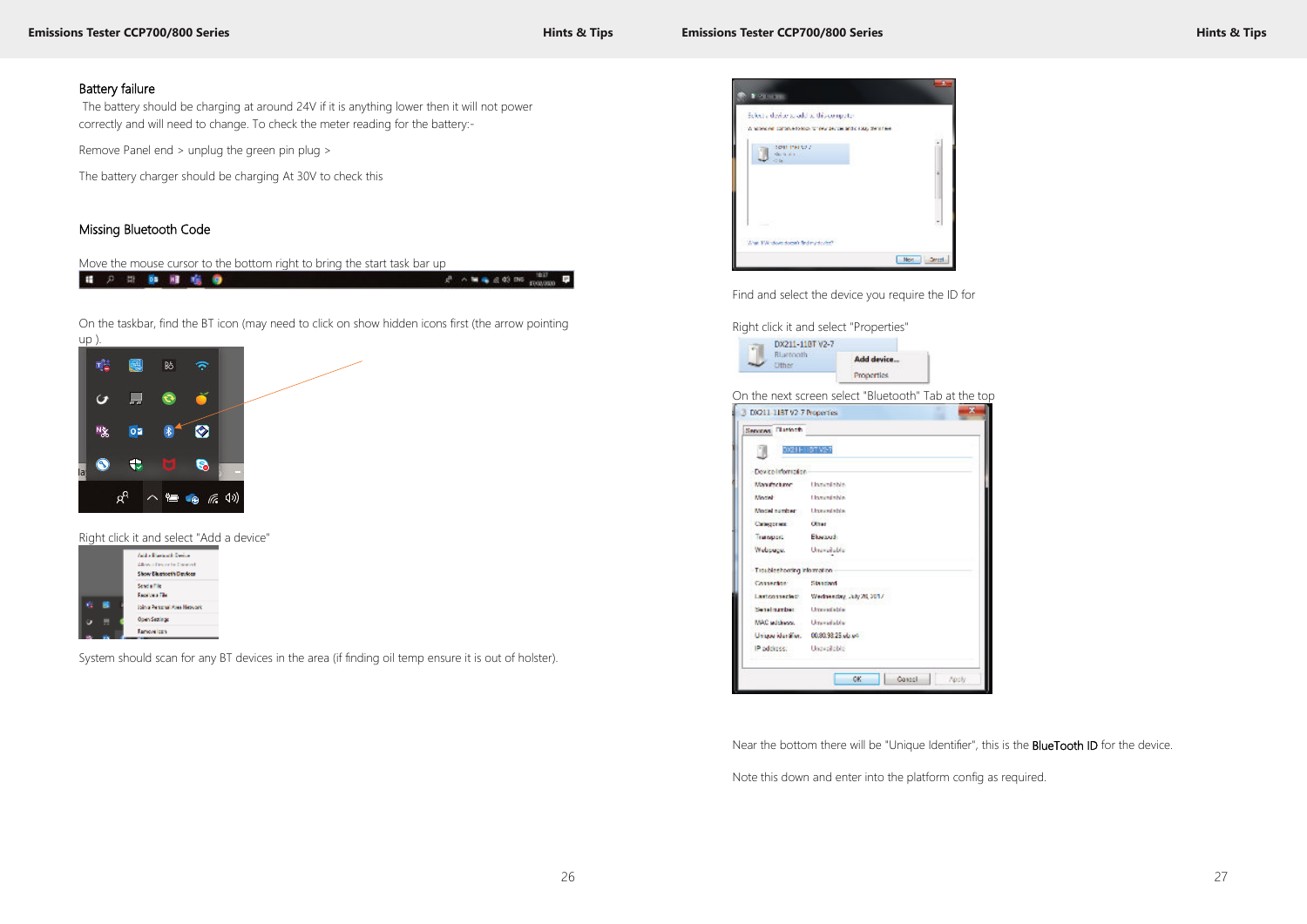# **BLUETOOTH SYNC**

#### Smoke Head

https://www.cryptontechnology.com/images/support/pdf/how-to-guides/bluetooth-smokemeter-setup.pdf

### Temp Device

https://www.cryptontechnology.com/images/support/pdf/how-to-guides/bluetoothcommunication-setup-guide-oil-temp.pdf

### Tach Device

https://www.cryptontechnology.com/images/support/pdf/how-to-guides/bluetoothcommunication-setup-guide-battery-tach.pdf

# **PRINTER ISSUES**

### Printer Sleep Timer Delay

https://www.cryptontechnology.com/images/support/pdf/how-to-guides/printer-sleep-mode.pdf

# Printer Guide Inc. LED Indicators

https://www.cryptontechnology.com/images/support/pdf/how-toguides/Printer\_Includes\_LED\_Indicators\_Crypton.pdf

#### Brother Printer Toner

If subsequent to a replacement toner cartridge being fitted it appears not to have worked try the following reset process.

- Open the front cover and leave open while completing the following steps.
- Turn the printer off.
- Hold the 'go' button while turning the printer on. All panel lights should be on.
- Release the 'go' button.
- Press the 'go' button 2 times.
- Pause.
- Press the 'go' button 5 times.
- The toner light should be off.
- The paper light should be on or flashing.
- Close cover.
- The ready light should be the only light on